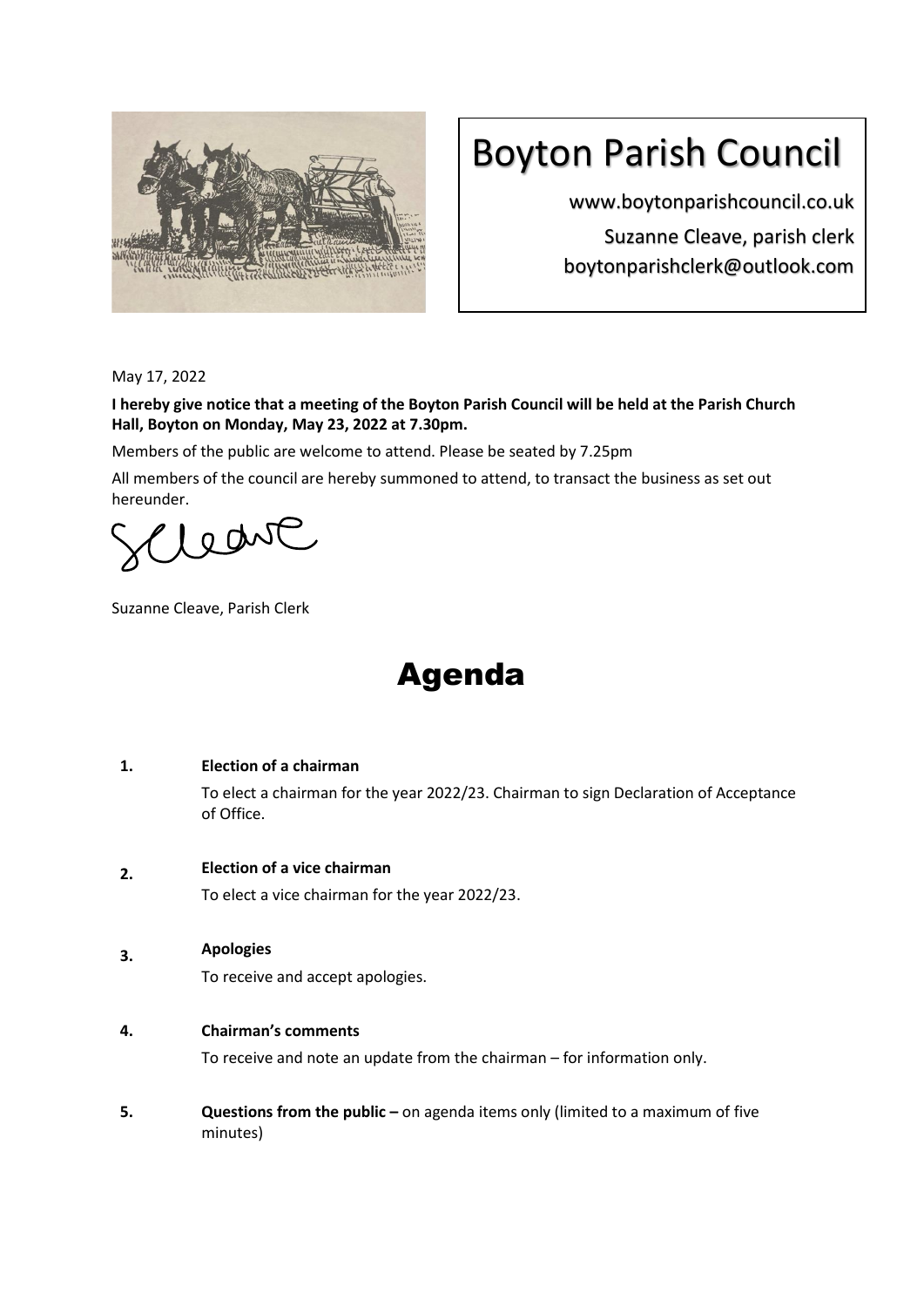#### **6. Declaration of Pecuniary Interests**

To receive and note any pecuniary interests councillors may have in any agenda items.

## **7. Disclosure of Interests**

To receive and note any (non-pecuniary) interests councillors may have in any agenda items.

#### **8. Minutes**

To agree and accept that the minutes of the council meeting held on April 25, 2022 are a correct and accurate record.

## **9. Matters arising/clerk's report**

To receive updates on any matters arising or actions required from the meeting held on April 25, 2022, not already covered by items on the agenda – for information only.

## **10. Planning**

## **8.1 Applications:**

None received.

**8.2 Decisions:** To note the following decisions: None received.

**8.3 Other** –

None.

#### **11. Finance**

**9.1 – Bank reconciliation** – To approve and accept the bank reconciliation.

**9.2 – Payments** – To approve the following payments:

| Payee                       | <b>Details</b>                                            | Reference  | Amount  |
|-----------------------------|-----------------------------------------------------------|------------|---------|
| Zurich Municipal            | Council insurance                                         | Cheque 865 | £214.00 |
| Information<br>Commissioner | GDPR / Data<br>Protection fee                             | Cheque 866 | £40.00  |
| Suzanne Cochrane            | Wages - May                                               | Cheque 867 | £333.52 |
| Suzanne Cochrane            | Printing, stamps,<br>folder and file<br>dividers, mileage | Cheque 868 | £19.31  |

## **12. Co-option**

To discuss the co-option of a new councillor, following the notification from Cornwall Council that no requests were made for an election.